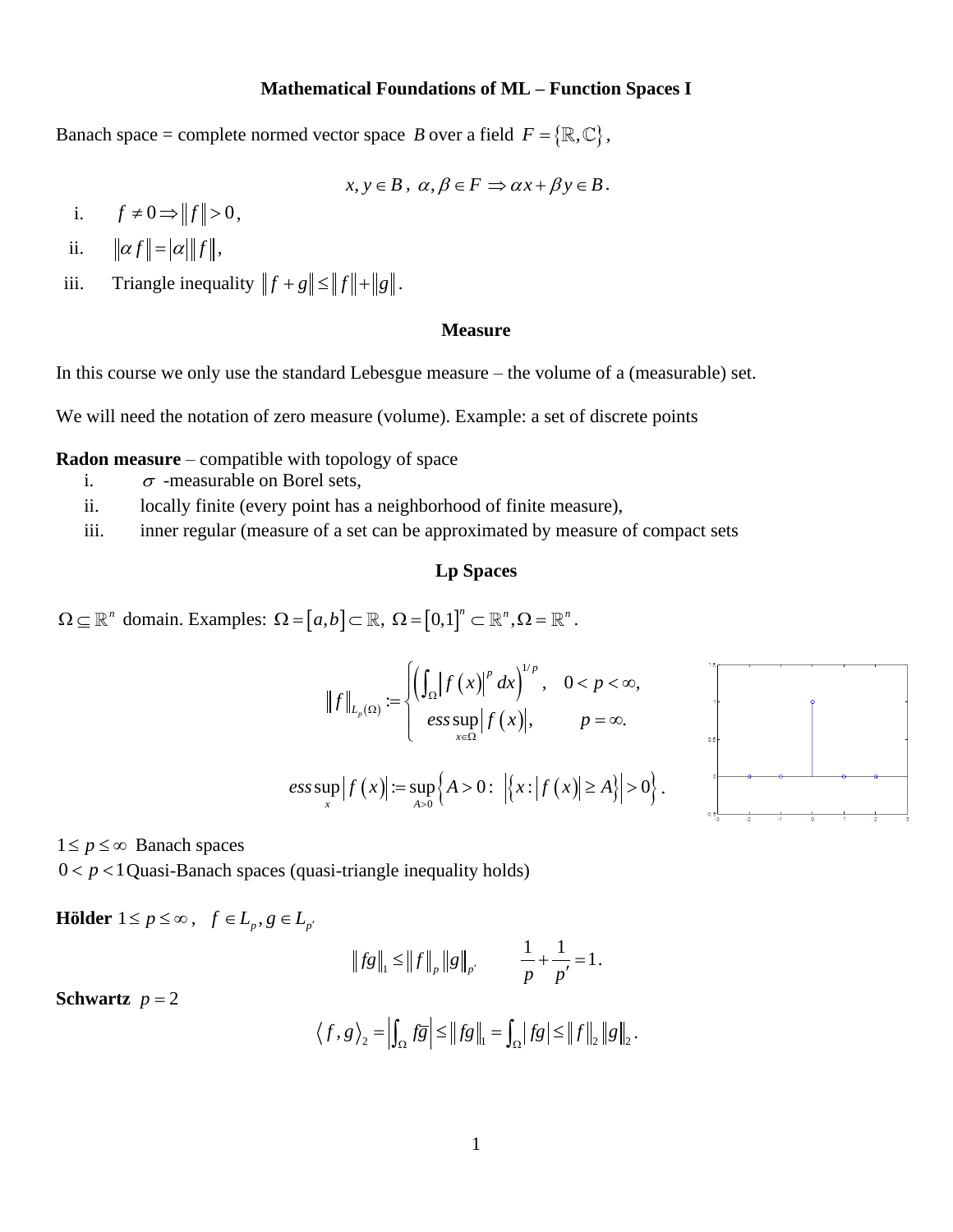Lp spaces not comparable on unbounded domains

**Example** We'll use  $\Omega = \mathbb{R}$ . Assume  $0 < q < p < \infty$ Choose

$$
f(x) := \begin{cases} 0 & |x| \le 1 \\ \frac{1}{|x|^{1/q}} & |x| > 1 \end{cases}
$$

We have  $f \in L_p(\mathbb{R})$ ,  $f \notin L_q(\mathbb{R})$ Now choose

$$
f(x) := \begin{cases} \frac{1}{|x|^{1/p}} & |x| \le 1\\ 0 & |x| > 1 \end{cases}
$$

We have  $f \in L_q(\mathbb{R})$ ,  $f \notin L_p(\mathbb{R})$ 

**Theorem** If  $|\Omega| < \infty$ ,  $0 < q < p$ ,  $f \in L_p(\Omega)$  then

$$
\left\|f\right\|_{L_{q}(\Omega)}\leq\left|\Omega\right|^{1/q-1/p}\left\|f\right\|_{L_{p}(\Omega)}.
$$

**Proof** Define  $r = p / q \ge 1$ 

$$
\|f\|_{q}^{q} = \int_{\Omega} |f|^{q} = \int_{\Omega} |f|^{q} 1 \leq \left( \int_{\Omega} (|f|^{q})^{r} \right)^{1/r}
$$

$$
= \left( \int_{\Omega} |f|^{p} \right)^{q/p} |\Omega|^{1-q/p}
$$

 $\Box$ 

 $\Box$ 

**Thm** Minkowski for Lp spaces  $1 \le p \le \infty$ ,  $f, g \in L_p$ ,

$$
\left\|f+g\right\|_p \leq \left\|f\right\|_p + \left\|g\right\|_p.
$$

**Proof** for  $1 < p < \infty$  (  $p = 1, \infty$  is esier)

$$
\begin{aligned}\n\text{sign} \\
\text{sign} \\
\int (f + g)^p &= \int f (f + g)^{p-1} + \int g (f + g)^{p-1} \\
&\le \left( \|f\|_p + \|g\|_p \right) \left( \int (f + g)^{(p-1)p'} \right)^{1/p'} \\
&= \left( \|f\|_p + \|g\|_p \right) \left( \int (f + g)^p \right)^{1-1/p}.\n\end{aligned}
$$

**Thm** For  $0 < p < 1$ , we have

(i) 
$$
\left\| \sum_{k} f_{k} \right\|_{p}^{p} \le \sum_{k} \|f_{k}\|_{p}^{p}
$$
  
\n(ii)  $\left\| f + g \right\|_{p} \le 2^{1/p-1} \left( \|f\|_{p} + \|g\|_{p} \right)$  or in general  $\left\| \sum_{k=1}^{N} f_{k} \right\|_{p} \le N^{1/p-1} \sum_{j=1}^{N} \left\| f_{k} \right\|_{p}$ 

**Proof** The quasi-norm (ii) is derived from (i), by using  $1 \le p^{-1} < \infty$ ,